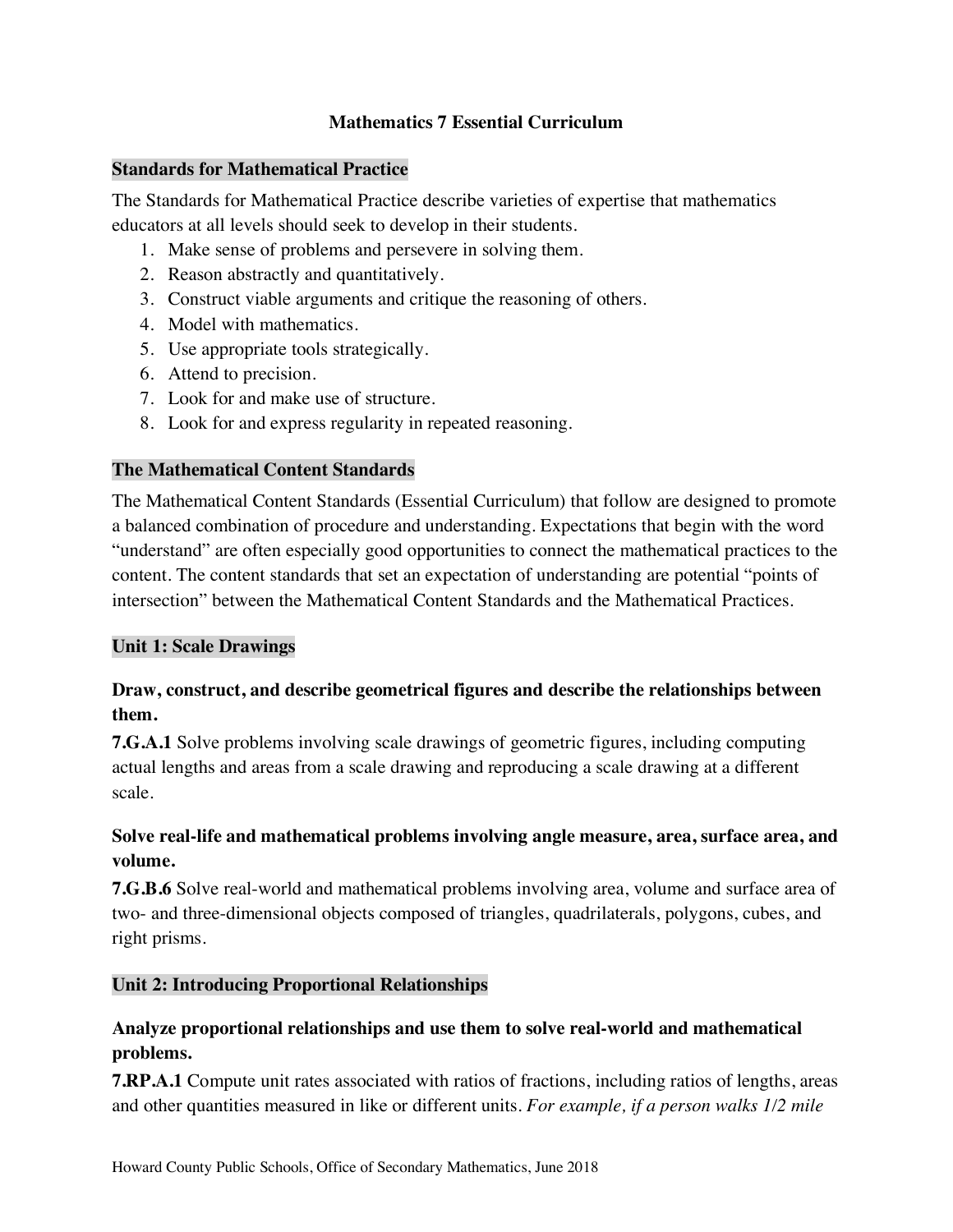in each 1/4 hour, compute the unit rate as the complex fraction <sup>112</sup>/<sub>1/4</sub> miles per hour, equivalently  *2 miles per hour*.

**7.RP.A.2** Recognize and represent proportional relationships between quantities.

 **7.RP.A.2.a** Decide whether two quantities are in a proportional relationship, e.g., by testing for equivalent ratios in a table or graphing on a coordinate plane and observing whether the graph is a straight line through the origin.

 **7.RP.A.2.b** Identify the constant of proportionality (unit rate) in tables, graphs, equations, diagrams, and verbal descriptions of proportional relationships.

 **7.RP.A.2.c** Represent proportional relationships by equations. *For example, if total cost t is proportional to the number n of items purchased at a constant price p, the relationship between the total cost and the number of items can be expressed as t = pn*.

 **7.RP.A.2.d** Explain what a point (*x*, *y*) on the graph of a proportional relationship means in terms of the situation, with special attention to the points (0, 0) and (1, *r*) where r is the unit rate.

# **Solve real-life and mathematical problems involving angle measure, area, surface area, and volume.**

 **7.G.B.6** Solve real-world and mathematical problems involving area, volume and surface area of two- and three-dimensional objects composed of triangles, quadrilaterals, polygons, cubes, and right prisms.

## **Unit 3: Measuring Circles**

## **Analyze proportional relationships and use them to solve real-world and mathematical problems.**

**7.RP.A.2** Recognize and represent proportional relationships between quantities.

 **7.RP.A.2.a** Decide whether two quantities are in a proportional relationship, e.g., by testing for equivalent ratios in a table or graphing on a coordinate plane and observing whether the graph is a straight line through the origin.

**7.RP.A.2.c** Represent proportional relationships by equations.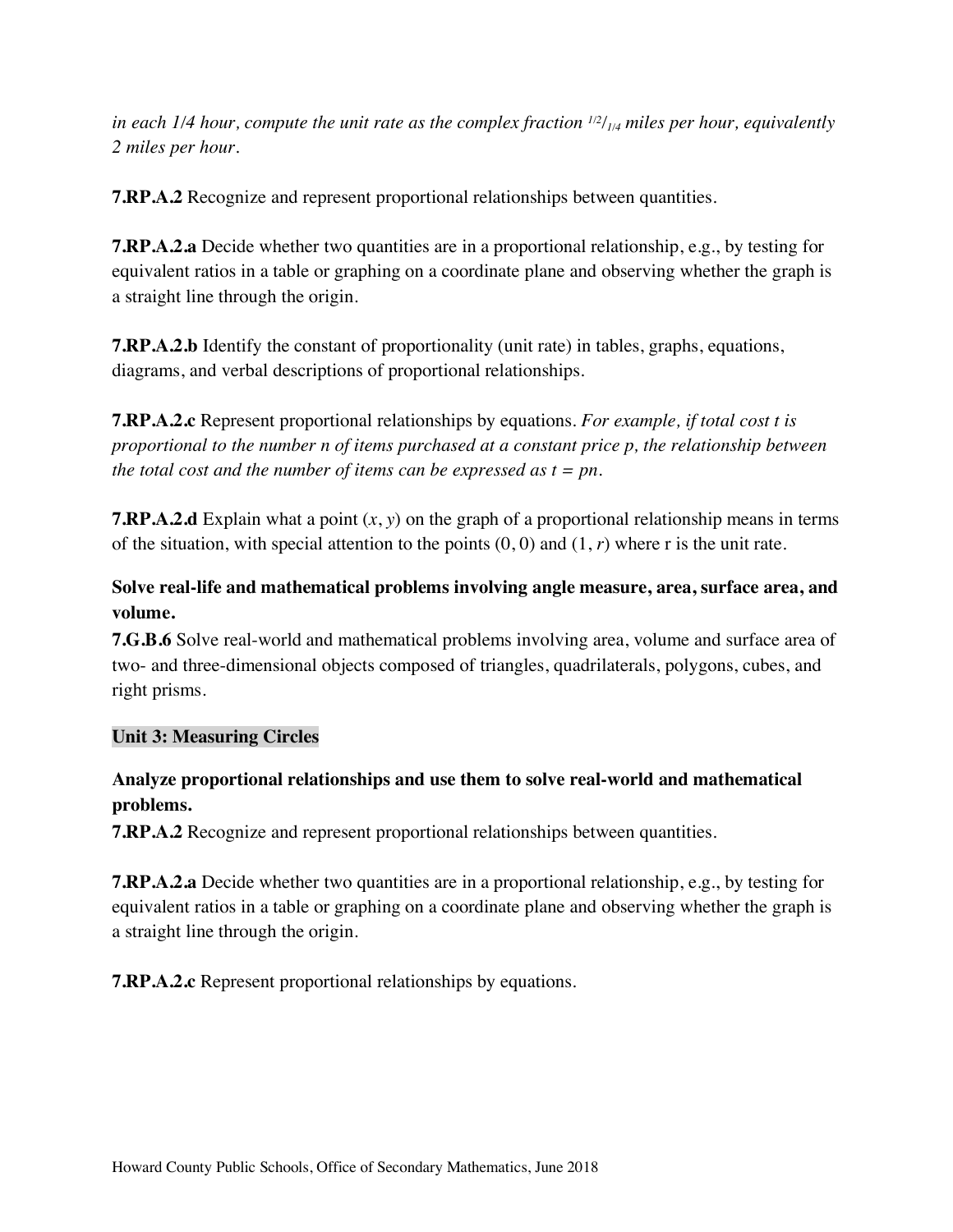# **Draw, construct, and describe geometrical figures and describe the relationships between them.**

 **7.G.A.1** Solve problems involving scale drawings of geometric figures, including computing actual lengths and areas from a scale drawing and reproducing a scale drawing at a different scale.

 **7.G.A.2** Draw (freehand, with ruler and protractor, and with technology) geometric shapes with given conditions. Focus on constructing triangles from three measures of angles or sides, noticing when the conditions determine a unique triangle, more than one triangle, or no triangle.

# **Solve real-life and mathematical problems involving angle measure, area, surface area, and volume.**

 **7.G.B.4** Know the formulas for the area and circumference of a circle and use them to solve problems; give an informal derivation of the relationship between the circumference and area of a circle.

 **7.G.B.6** Solve real-world and mathematical problems involving area, volume and surface area of two- and three-dimensional objects composed of triangles, quadrilaterals, polygons, cubes, and right prisms.

# **Solve real-life and mathematical problems using numerical and algebraic expressions and equations.**

 **7.EE.B.3** Solve multi-step real-life and mathematical problems posed with positive and negative rational numbers in any form (whole numbers, fractions, and decimals), using tools strategically. Apply properties of operations to calculate with numbers in any form; convert between forms as appropriate; and assess the reasonableness of answers using mental computation and estimation strategies.

# **Unit 4: Proportional Relationships and Percentages**

# **Analyze proportional relationships and use them to solve real-world and mathematical problems.**

 **7.RP.A.1** Compute unit rates associated with ratios of fractions, including ratios of lengths, areas and other quantities measured in like or different units. *For example, if a person walks 1/2 mile*  in each 1/4 hour, compute the unit rate as the complex fraction <sup>112</sup>/<sub>1/4</sub> miles per hour, equivalently  *2 miles per hour*.

**7.RP.A.2** Recognize and represent proportional relationships between quantities.

 **7.RP.A.2.d** Explain what a point (*x*, *y*) on the graph of a proportional relationship means in terms of the situation, with special attention to the points  $(0, 0)$  and  $(1, r)$  where r is the unit rate.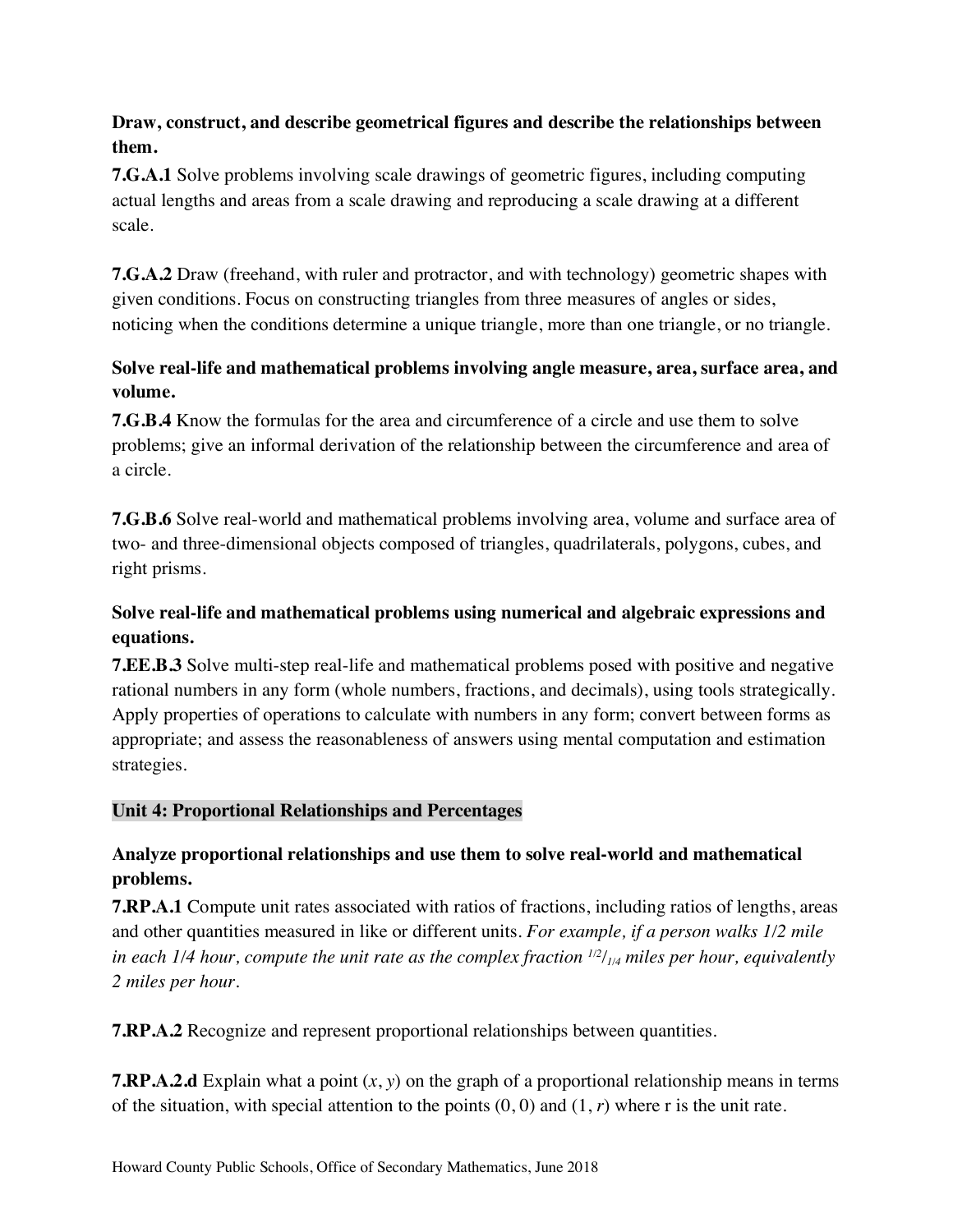**7.RP.A.3** Use proportional relationships to solve multistep ratio and percent problems. Examples: simple interest, tax, markups and markdowns, gratuities and commissions, fees, percent increase and decrease, percent error.

### **Unit 5: Rational Number Arithmetic**

## **Apply and extend previous understandings of operations with fractions.**

 **7.NS.A.1** Apply and extend previous understandings of addition and subtraction to add and subtract rational numbers; represent addition and subtraction on a horizontal or vertical number line diagram.

 **7.NS.A.1.a** Describe situations in which opposite quantities combine to make 0. *For example, a hydrogen atom has 0 charge because its two constituents are oppositely charged*.

**7.NS.A.1.b** Understand  $p + q$  as the number located a distance  $|q|$  from  $p$ , in the positive or negative direction depending on whether *q* is positive or negative. Show that a number and its opposite have a sum of 0 (are additive inverses). Interpret sums of rational numbers by describing real-world contexts.

**7.NS.A.1.c** Understand subtraction of rational numbers as adding the additive inverse,  $p - q = p + q$  (-*q*). Show that the distance between two rational numbers on the number line is the absolute value of their difference, and apply this principle in real-world contexts.

**7.NS.A.1.d** Apply properties of operations as strategies to add and subtract rational numbers.

 **7.NS.A.2** Apply and extend previous understandings of multiplication and division and of fractions to multiply and divide rational numbers.

 **7.NS.A.2.a** Understand that multiplication is extended from fractions to rational numbers by requiring that operations continue to satisfy the properties of operations, particularly the distributive property, leading to products such as  $(-1)(-1) = 1$  and the rules for multiplying signed numbers. Interpret products of rational numbers by describing real-world contexts.

 **7.NS.A.2.b** Understand that integers can be divided, provided that the divisor is not zero, and every quotient of integers (with non-zero divisor) is a rational number. If *p* and *q* are integers, then  $-(p/q) = (-p)/q = p/(-q)$ . Interpret quotients of rational numbers by describing real-world contexts.

**7.NS.A.2.c** Apply properties of operations as strategies to multiply and divide rational numbers.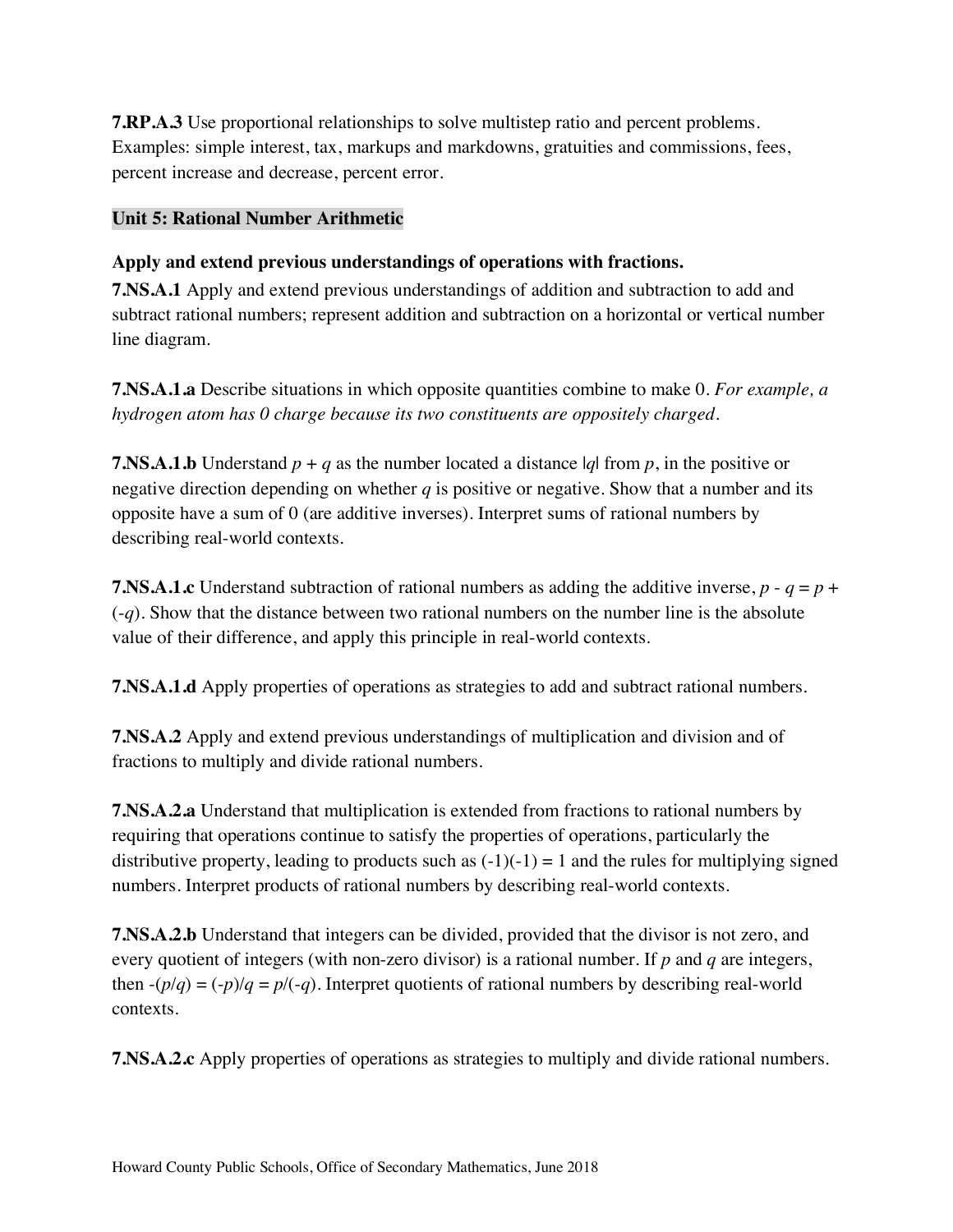**7.NS.A.2.d** Convert a rational number to a decimal using long division; know that the decimal form of a rational number terminates in 0s or eventually repeats.

 **7.NS.A.3** Solve real-world and mathematical problems involving the four operations with rational numbers.<sup>1</sup>

# **Analyze proportional relationships and use them to solve real-world and mathematical problems.**

**7.RP.A.2** Recognize and represent proportional relationships between quantities.

# **Solve real-life and mathematical problems using numerical and algebraic expressions and equations.**

 **7.EE.B.3** Solve multi-step real-life and mathematical problems posed with positive and negative rational numbers in any form (whole numbers, fractions, and decimals), using tools strategically. Apply properties of operations to calculate with numbers in any form; convert between forms as appropriate; and assess the reasonableness of answers using mental computation and estimation  strategies. *For example: If a woman making \$25 an hour gets a 10% raise, she will make an additional 1/10 of her salary an hour, or \$2.50, for a new salary of \$27.50. If you want to place a towel bar 9 3/4 inches long in the center of a door that is 27 1/2 inches wide, you will need to place the bar about 9 inches from each edge; this estimate can be used as a check on the exact computation*.

 **7.EE.B.4** Use variables to represent quantities in a real-world or mathematical problem, and construct simple equations and inequalities to solve problems by reasoning about the quantities.

**7.EE.B.4.a** Solve word problems leading to equations of the form  $px + q = r$  and  $p(x + q) = r$ , where *p*, *q*, and *r* are specific rational numbers. Solve equations of these forms fluently. Compare an algebraic solution to an arithmetic solution, identifying the sequence of the operations used in each approach. *For example, the perimeter of a rectangle is 54 cm. Its length is 6 cm. What is its width?* 

## **Unit 6: Expressions, Equations, and Inequalities**

## **Use properties of operations to generate equivalent expressions.**

 **7.EE.A.1** Apply properties of operations as strategies to add, subtract, factor, and expand linear expressions with rational coefficients.

 **7.EE.A.2** Understand that rewriting an expression in different forms in a problem context can shed light on the problem and how the quantities in it are related. *For example, a + 0.05a = 1.05a means that "increase by 5%" is the same as "multiply by 1.05."*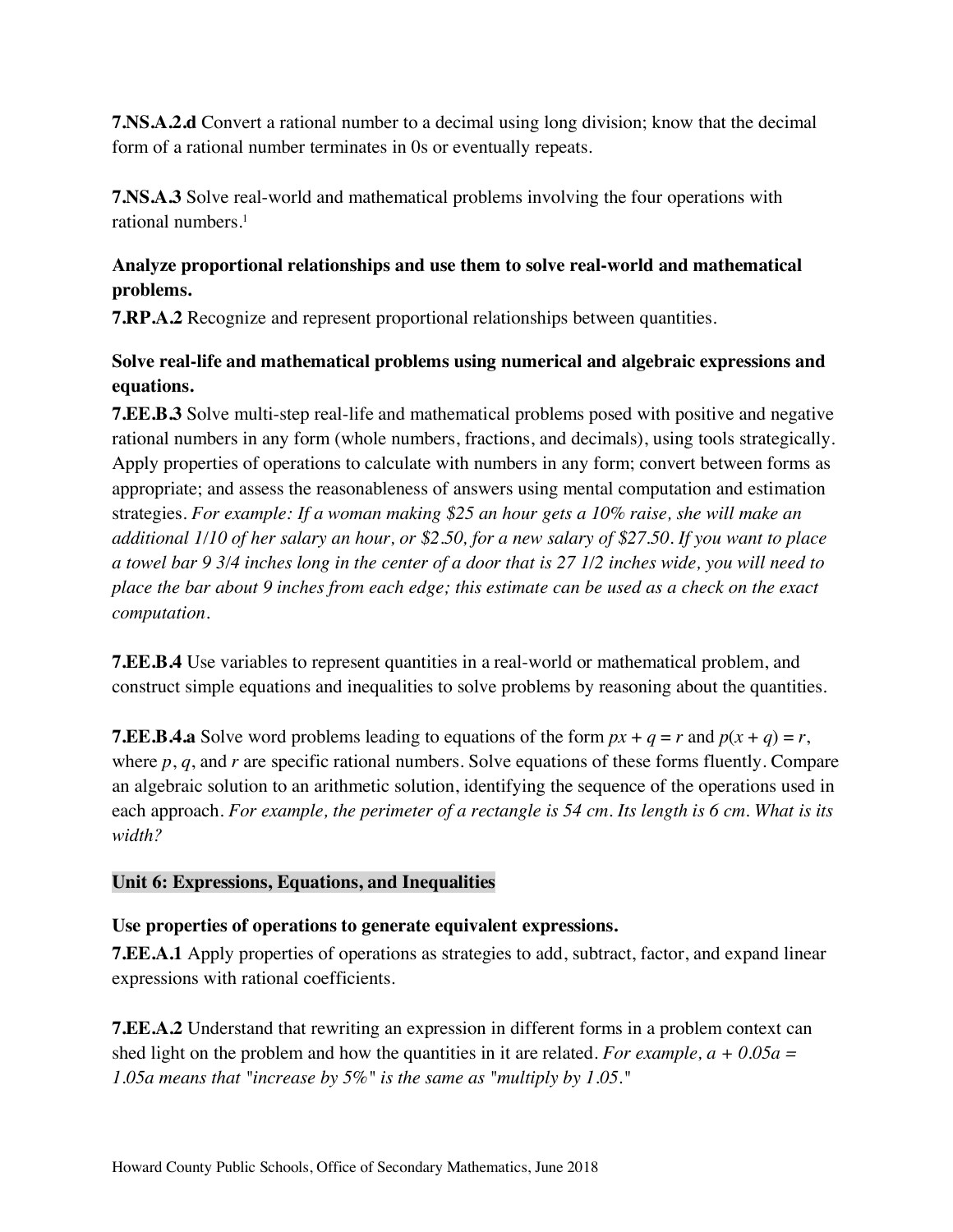# **Solve real-life and mathematical problems using numerical and algebraic expressions and equations.**

 **7.EE.B.3** Solve multi-step real-life and mathematical problems posed with positive and negative rational numbers in any form (whole numbers, fractions, and decimals), using tools strategically. Apply properties of operations to calculate with numbers in any form; convert between forms as appropriate; and assess the reasonableness of answers using mental computation and estimation  strategies. *For example: If a woman making \$25 an hour gets a 10% raise, she will make an additional 1/10 of her salary an hour, or \$2.50, for a new salary of \$27.50. If you want to place a towel bar 9 3/4 inches long in the center of a door that is 27 1/2 inches wide, you will need to place the bar about 9 inches from each edge; this estimate can be used as a check on the exact computation*.

 **7.EE.B.4** Use variables to represent quantities in a real-world or mathematical problem, and construct simple equations and inequalities to solve problems by reasoning about the quantities.

**7.EE.B.4.a** Solve word problems leading to equations of the form  $px + q = r$  and  $p(x + q) = r$ , where *p*, *q*, and *r* are specific rational numbers. Solve equations of these forms fluently. Compare an algebraic solution to an arithmetic solution, identifying the sequence of the operations used in each approach. *For example, the perimeter of a rectangle is 54 cm. Its length is 6 cm. What is its width?* 

**7.EE.B.4.b** Solve word problems leading to inequalities of the form  $px + q > r$  or  $px + q < r$ , where *p*, *q*, and *r* are specific rational numbers. Graph the solution set of the inequality and interpret it in the context of the problem. *For example: As a salesperson, you are paid \$50 per week plus \$3 per sale. This week you want your pay to be at least \$100. Write an inequality for the number of sales you need to make, and describe the solutions*.

#### **Apply and extend previous understandings of operations with fractions.**

 **7.NS.A.1** Apply and extend previous understandings of addition and subtraction to add and subtract rational numbers; represent addition and subtraction on a horizontal or vertical number line diagram.

**7.NS.A.1.c** Understand subtraction of rational numbers as adding the additive inverse,  $p - q = p + q$  (-*q*). Show that the distance between two rational numbers on the number line is the absolute value of their difference, and apply this principle in real-world contexts.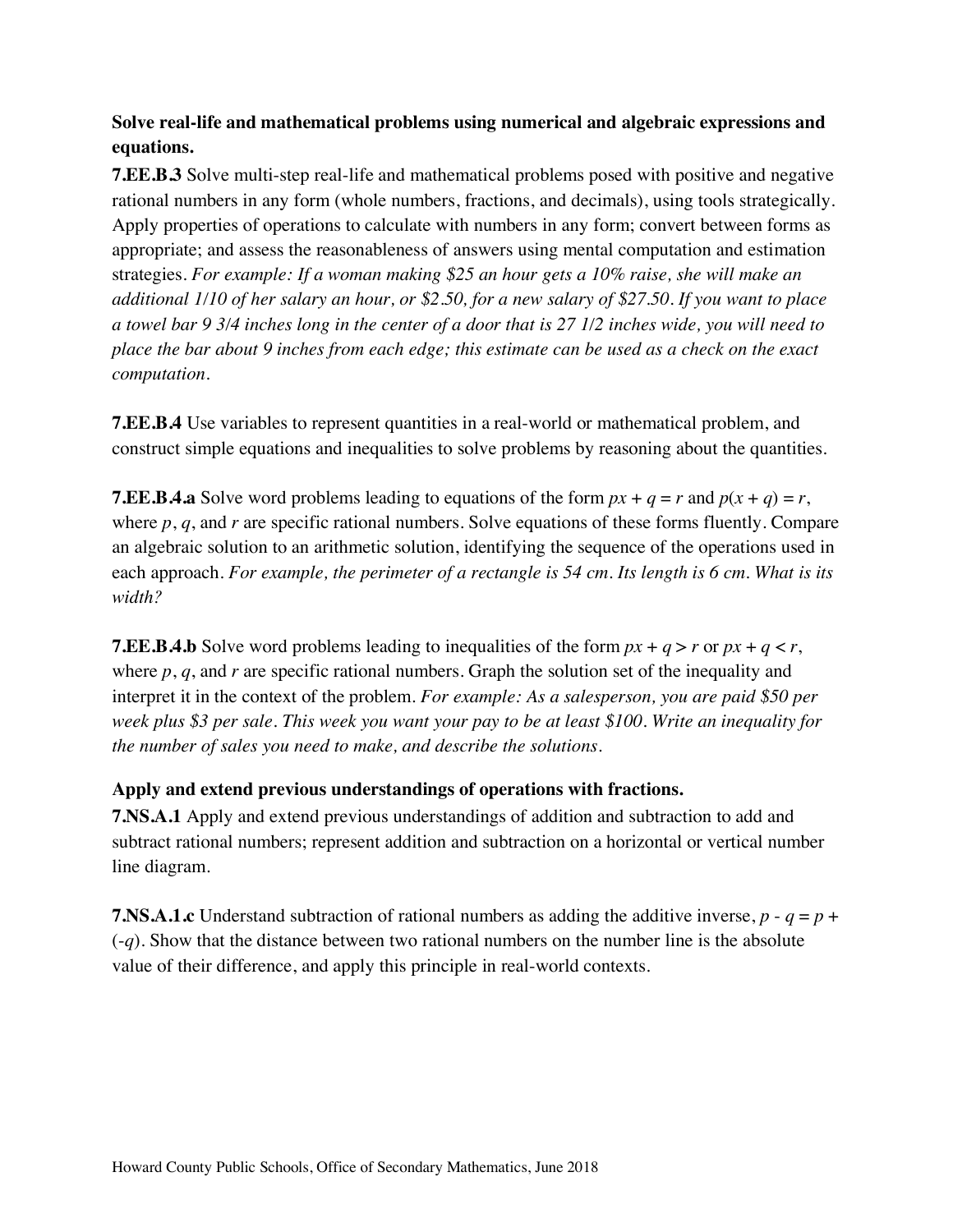## **Unit 7: Angles, Triangles, and Prisms**

## **Draw, construct, and describe geometrical figures and describe the relationships between them.**

 **7.G.A.2** Draw (freehand, with ruler and protractor, and with technology) geometric shapes with given conditions. Focus on constructing triangles from three measures of angles or sides, noticing when the conditions determine a unique triangle, more than one triangle, or no triangle.

 **7.G.A.3** Describe the two-dimensional figures that result from slicing three-dimensional figures, as in plane sections of right rectangular prisms and right rectangular pyramids.

# **Solve real-life and mathematical problems involving angle measure, area, surface area, and volume.**

 **7.G.B.5** Use facts about supplementary, complementary, vertical, and adjacent angles in a multi-step problem to write and solve simple equations for an unknown angle in a figure.

 **7.G.B.6** Solve real-world and mathematical problems involving area, volume and surface area of two- and three-dimensional objects composed of triangles, quadrilaterals, polygons, cubes, and right prisms.

# **Solve real-life and mathematical problems using numerical and algebraic expressions and equations.**

 **7.EE.B.4** Use variables to represent quantities in a real-world or mathematical problem, and construct simple equations and inequalities to solve problems by reasoning about the quantities.

# **Apply and extend previous understandings of operations with fractions.**

 **7.NS.A.1** Apply and extend previous understandings of addition and subtraction to add and subtract rational numbers; represent addition and subtraction on a horizontal or vertical number line diagram.

### **Unit 8: Probability and Sampling**

## **Use random sampling to draw inferences about a population.**

 **7.SP.A.1** Understand that statistics can be used to gain information about a population by examining a sample of the population; generalizations about a population from a sample are valid only if the sample is representative of that population. Understand that random sampling tends to produce representative samples and support valid inferences.

 **7.SP.A.2** Use data from a random sample to draw inferences about a population with an unknown characteristic of interest. Generate multiple samples (or simulated samples) of the same size to gauge the variation in estimates or predictions. *For example, estimate the mean word*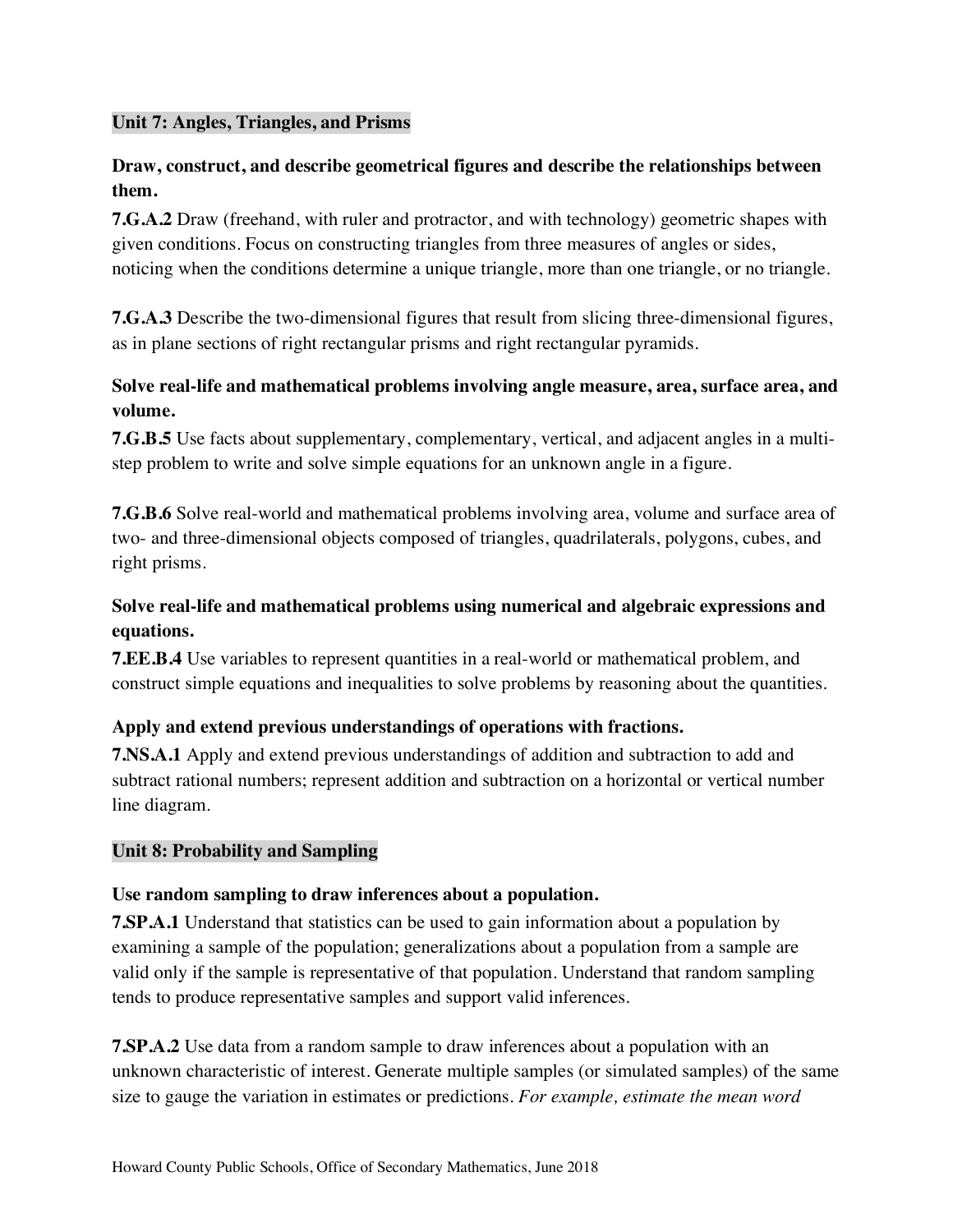length in a book by randomly sampling words from the book; predict the winner of a school  *election based on randomly sampled survey data. Gauge how far off the estimate or prediction might be*.

## **Draw informal comparative inferences about two populations.**

 **7.SP.B.3** Informally assess the degree of visual overlap of two numerical data distributions with similar variabilities, measuring the difference between the centers by expressing it as a multiple of a measure of variability. *For example, the mean height of players on the basketball team is 10 cm greater than the mean height of players on the soccer team, about twice the variability (mean absolute deviation) on either team; on a dot plot, the separation between the two distributions of heights is noticeable*.

 **7.SP.B.4** Use measures of center and measures of variability for numerical data from random samples to draw informal comparative inferences about two populations. *For example, decide whether the words in a chapter of a seventh-grade science book are generally longer than the words in a chapter of a fourth-grade science book*.

#### **Investigate chance processes and develop, use, and evaluate probability models.**

 **7.SP.C.5** Understand that the probability of a chance event is a number between 0 and 1 that expresses the likelihood of the event occurring. Larger numbers indicate greater likelihood. A probability near 0 indicates an unlikely event, a probability around 1/2 indicates an event that is neither unlikely nor likely, and a probability near 1 indicates a likely event.

 **7.SP.C.6** Approximate the probability of a chance event by collecting data on the chance process that produces it and observing its long-run relative frequency, and predict the approximate relative frequency given the probability. *For example, when rolling a number cube 600 times, predict that a 3 or 6 would be rolled roughly 200 times, but probably not exactly 200 times*.

 **7.SP.C.7** Develop a probability model and use it to find probabilities of events. Compare probabilities from a model to observed frequencies; if the agreement is not good, explain possible sources of the discrepancy.

 **7.SP.C.7.a** Develop a uniform probability model by assigning equal probability to all outcomes, and use the model to determine probabilities of events. *For example, if a student is selected at random from a class, find the probability that Jane will be selected and the probability that a girl will be selected*.

 **7.SP.C.7.b** Develop a probability model (which may not be uniform) by observing frequencies in data generated from a chance process. *For example, find the approximate probability that a spinning penny will land heads up or that a tossed paper cup will land open-end down. Do the outcomes for the spinning penny appear to be equally likely based on the observed frequencies?*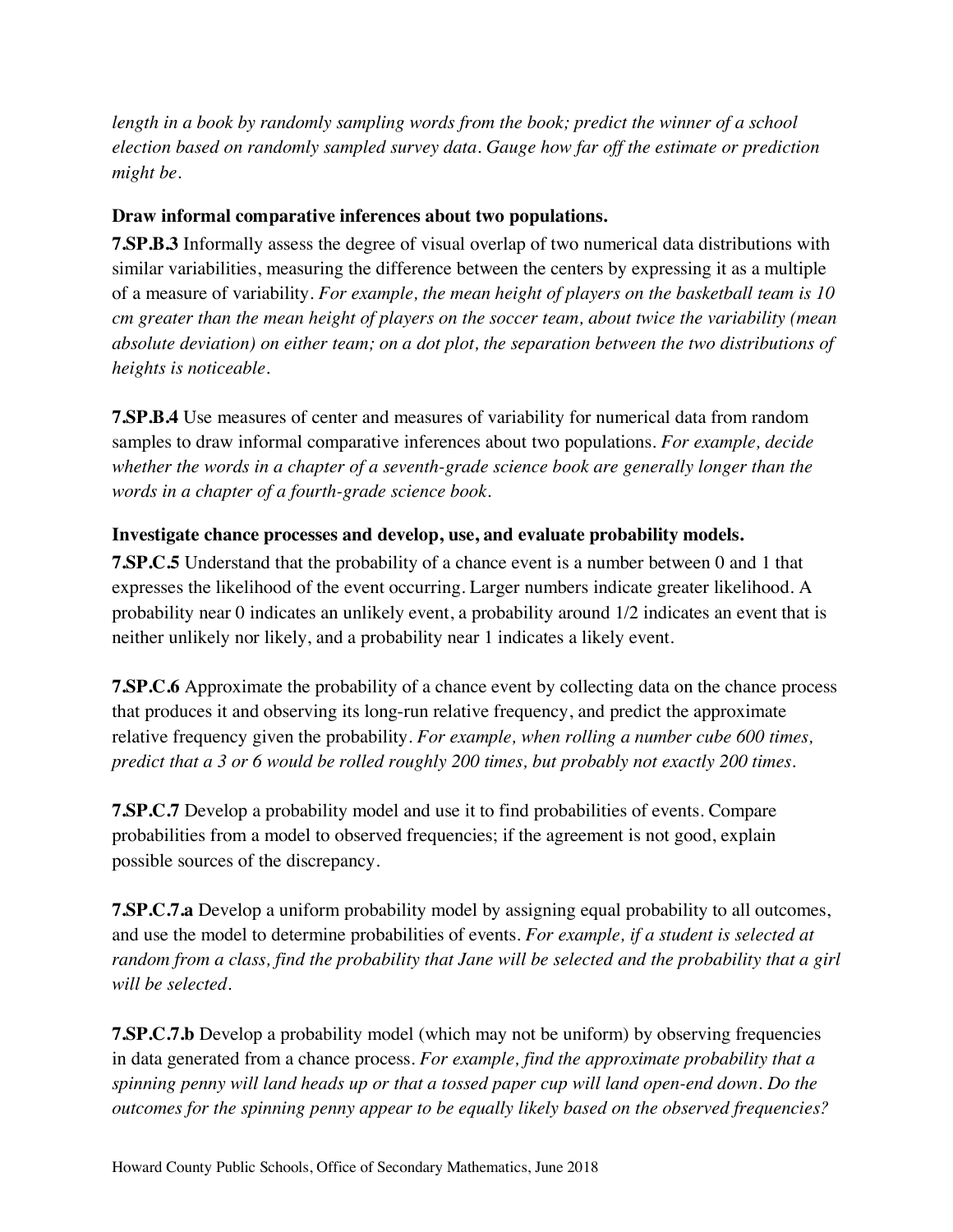**7.SP.C.8** Find probabilities of compound events using organized lists, tables, tree diagrams, and simulation.

 **7.SP.C.8.a** Understand that, just as with simple events, the probability of a compound event is the fraction of outcomes in the sample space for which the compound event occurs.

 **7.SP.C.8.b** Represent sample spaces for compound events using methods such as organized lists, tables and tree diagrams. For an event described in everyday language (e.g., "rolling double sixes"), identify the outcomes in the sample space which compose the event.

 **7.SP.C.8.c** Design and use a simulation to generate frequencies for compound events. *For*  example, use random digits as a simulation tool to approximate the answer to the question: If  *40% of donors have type A blood, what is the probability that it will take at least 4 donors to find one with type A blood?* 

## **Apply and extend previous understandings of operations with fractions.**

 **7.NS.A.2.d** Convert a rational number to a decimal using long division; know that the decimal form of a rational number terminates in 0s or eventually repeats.

## **Unit 9: Putting it All Together (OPTIONAL)**

## **Analyze proportional relationships and use them to solve real-world and mathematical problems.**

 **7.RP.A.1** Compute unit rates associated with ratios of fractions, including ratios of lengths, areas and other quantities measured in like or different units. *For example, if a person walks 1/2 mile*  in each 1/4 hour, compute the unit rate as the complex fraction <sup>112</sup>/<sub>1/4</sub> miles per hour, equivalently  *2 miles per hour*.

**7.RP.A.2** Recognize and represent proportional relationships between quantities.

 **7.RP.A.3** Use proportional relationships to solve multistep ratio and percent problems. Examples: simple interest, tax, markups and markdowns, gratuities and commissions, fees, percent increase and decrease, percent error.

#### **Apply and extend previous understandings of operations with fractions.**

 **7.NS.A.2.d** Convert a rational number to a decimal using long division; know that the decimal form of a rational number terminates in 0s or eventually repeats.

 **7.NS.A.3** Solve real-world and mathematical problems involving the four operations with rational numbers.